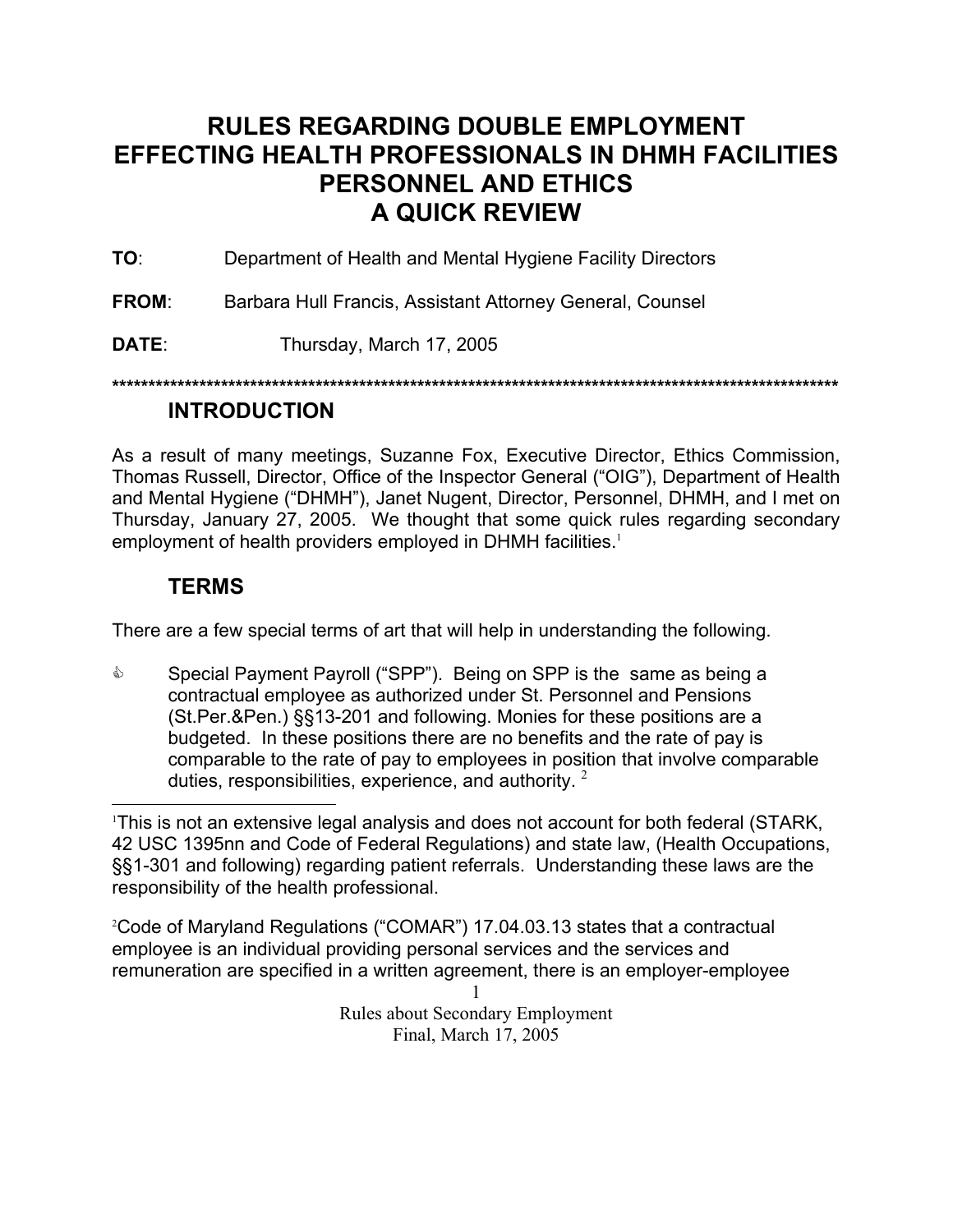- **EXECT** Third Party Contracts ("TPC"). These are contracts which a unit enters into after a procurement, which could be by a request for proposal ("RFP") or a invitation for bid ("IFB"). These contracts are with agencies that supply health care workers under the terms of the contract. The health care worker is paid by the agency and not the state.
- **EXECT** Personal Service Contract ("PSC"). This is a contract with an individual entered into after a procurement, either RFP or IFB. The duties and terms of payment are set forth under the contract. These are entered into when the state cannot find a state employee to perform the function in a state operated facility. St.Per.&Pen. §§13-401 and following.

# **LAWS AND POLICIES**

The laws that constrain health professionals working in state facilities from having secondary employment, are found in

Health Gen'l §2-103.

 $\overline{a}$ 

All personnel in the Department, **Grade 18 and above**, who **administer** or **direct** a program, shall disclose all other employment and compensation **outside** the Department to the Secretary. An individual under this paragraph may not be employed or receive compensation **outside** the Department that would create a conflict of interest, an appearance of a conflict of interest, or impair the impartiality and independence of judgement of the individual.<sup>[3](#page-1-0)</sup>

Additionally, COMAR 17.04.02.15 states:

A. An individual may be employed in **TWO** separate capacities in **State** 

relationship, the individual is NOT employed in a budgeted position, unless approved as secondary employment; and except as provided by law, fringe benefits are not provided.

<span id="page-1-0"></span><sup>3</sup>Apparently there was some confusion in the past as to who had to respond to the OIG's request for information on secondary employment. The OIG will clarify as to who is an administrator, or a program director, as it relates to those in classifications 18 and above. This relates only to outside employment, and includes other Departments.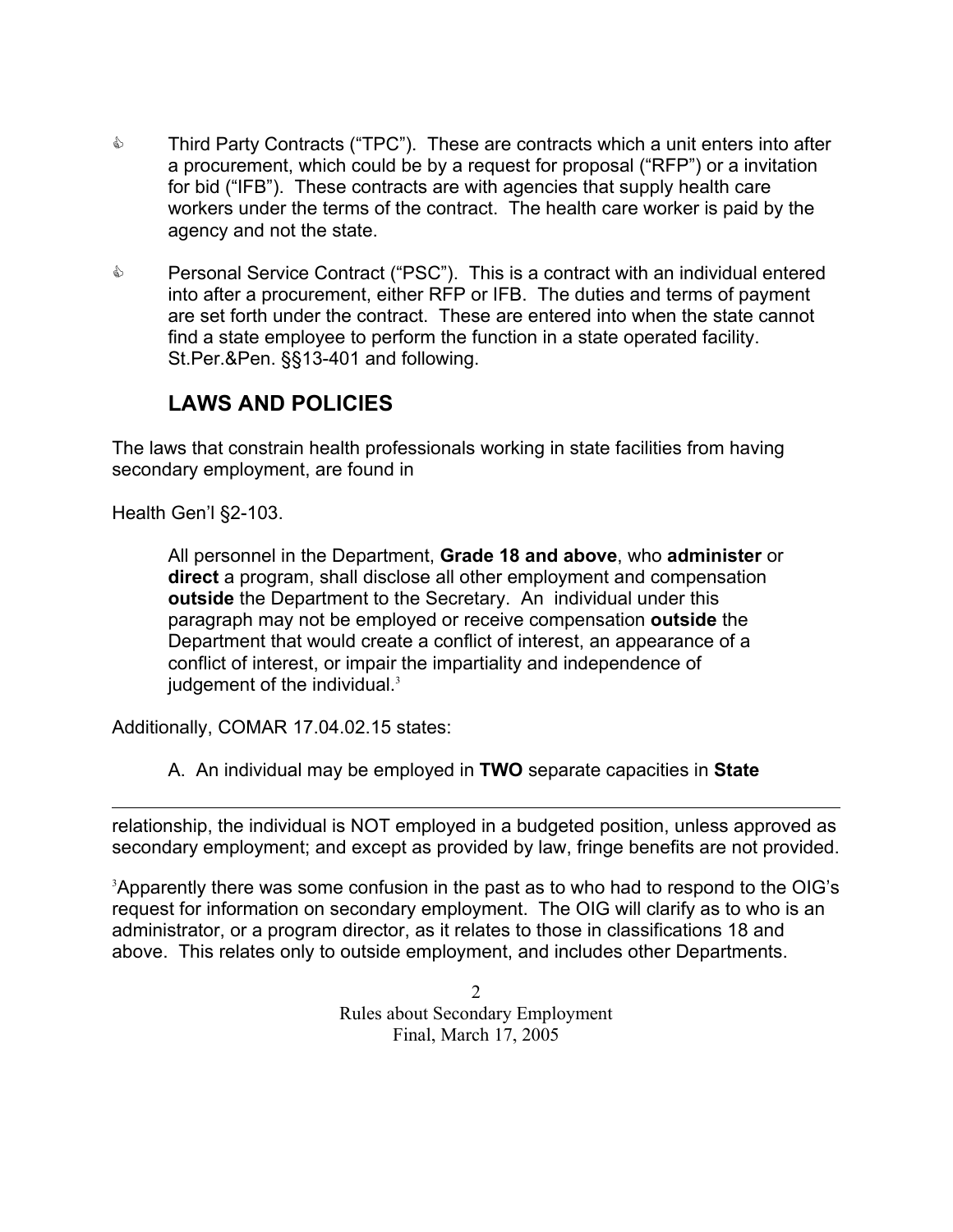**government ONLY WITH** the agreement, before the second employment begins, of the appointing authorities of the units that will employ the individual.

Title 15 of the State Government Article, subtitles 1-9 governs Public Ethics.<sup>[4](#page-2-0)</sup> The principle of the public ethics laws is set forth in SG §15-101.

Our system of representative government is dependent upon the people maintaining the highest trust in their government officials and employees, finds and declares that the people have a right to be assured that the **impartiality and independent judgment** of those officials and employees will be maintained.

It is evident that this confidence and trust is eroded when the conduct of the State's business is subject to improper influence or even the appearance of improper influence.

As it relates to employment, the rules that govern, are the Conflict Rules, subtitle 5, and the Ethics Commission's advisory opinions; and

For physicians, DHMH Policy 02.09.10 - Physician's On-duty/off-Duty Compensation, 1999. This policy permits a facility to pay its physicians for off duty coverage if they come in either monetary or compensatory, but not for being on call. (Basically under a SPP.) On duty rates are negotiated by each facility and approved in the budget process.

# **BASICS**

The first and most important rule is that all should be revealed on the financial disclosure form, and when in doubt check with OIG who will funnel to Ethics. Of course, you may check with ethics your self.<sup>[5](#page-2-1)</sup>

<span id="page-2-0"></span> $\frac{1}{4}$ Subtitle 1. Findings: Definitions; General Provisions; Subtitle 2. State Ethics Commission; Subtitle 3. Advisory Opinions; Subtitle 4. Procedures for Complaint of Violation of Title; Subtitle 5. Conflicts of Interest; Subtitle 6. Financial Disclosure; Subtitle 7. Lobbying; Subtitle 8. Local Government Provisions; and Subtitle 9. Enforcement.

<span id="page-2-1"></span>5 Ms. Fox will say that when you call the Ethics Commission you are asking for advice. When the Ethics Commission calls you generally it is in response to allegations of possible wrongdoing.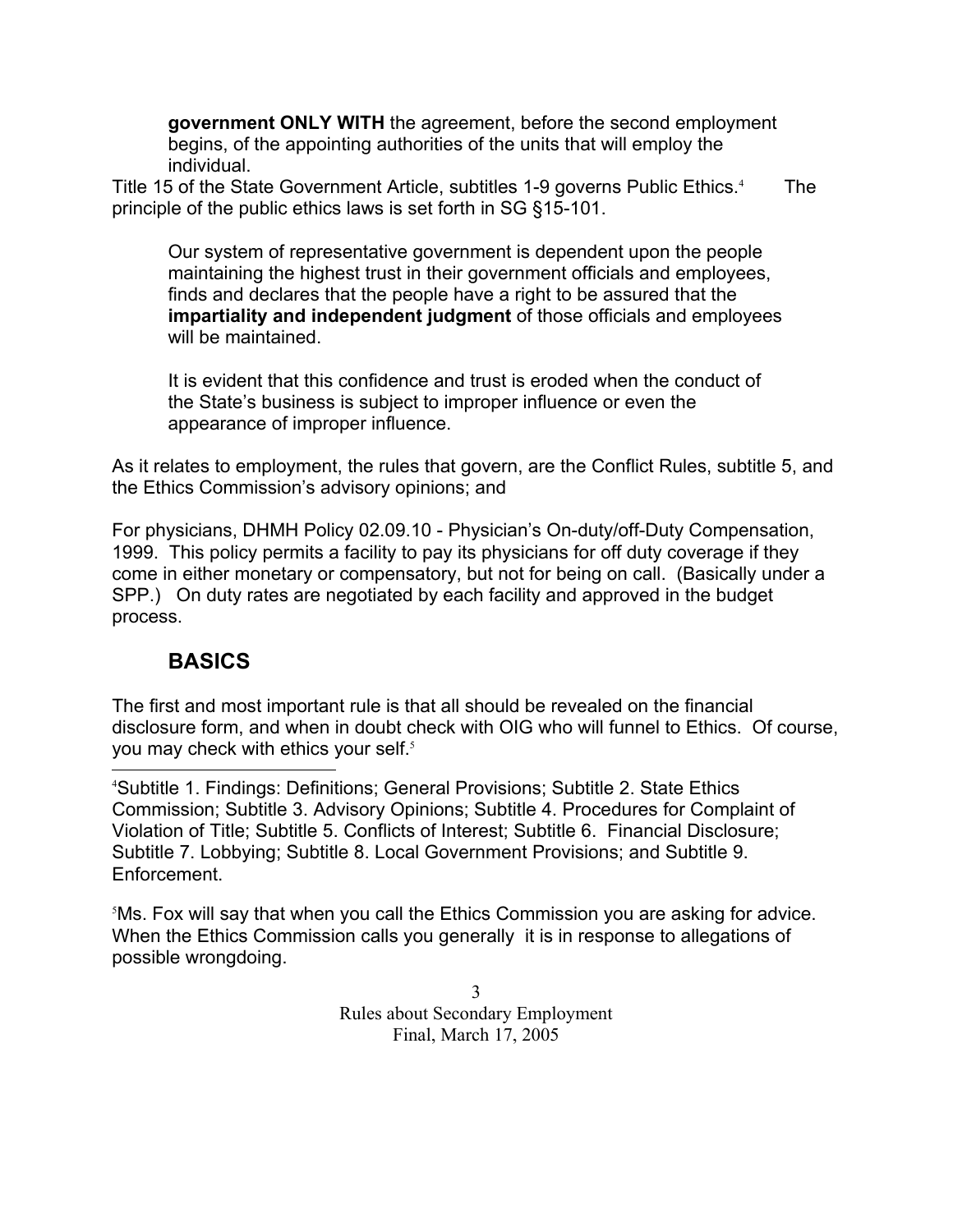## *MAY DOs*

1. Being a health professional in a state facility does NOT rule out secondary employment.

2. A health professional in a state facility must work the hours for which they are being paid. Secondary employment may not interfere with this.

3. A health professional from one state facility, e.g. Spring Grove, can be hired on SPP by another state facility, e.g. by Springfield or Deer's Head, as long as the secondary employment is not inconsistent with the primary employment.

4. A health professional may be paid either over time - if subject to overtime rule, or hired on SPP to work additional hours for the same state facility. If the employee is subject to the overtime rule at one facility, the employee **CANNOT** be a SPP at the same facility. The employee could be a SPP employee at another facility. E.G., there is a difference between physicians who do not get overtime and nurses who do.

5. In situations where the facility is unable to find individuals to provide necessary services, and it may issue a IRB/RFP for a PSC. The resulting contract could pay for being off call, unlike a SPP. [6](#page-3-0)

6. Under a TPC, an employee may have secondary employment with an outside company that provides contract health professionals to other entities. However, an employee **CANNOT BE EMPLOYED** by a company that provides contract labor to DHMH. This is an ethics rule, see #7.

### **MAYBEs**

7. A health professional from a state facility, may be able to be hired by an private health care provider, depending on the circumstances. The circumstances are such that there is **NO** conflict which involves the employment possibly or giving the appearance of enriching the private facility. Questions regarding such employment

<span id="page-3-0"></span> <sup>6</sup> In rare situations the facility may award the contract to employees of the facility in order to ensure that necessary services are available. This must be cleared with personnel and ethics.